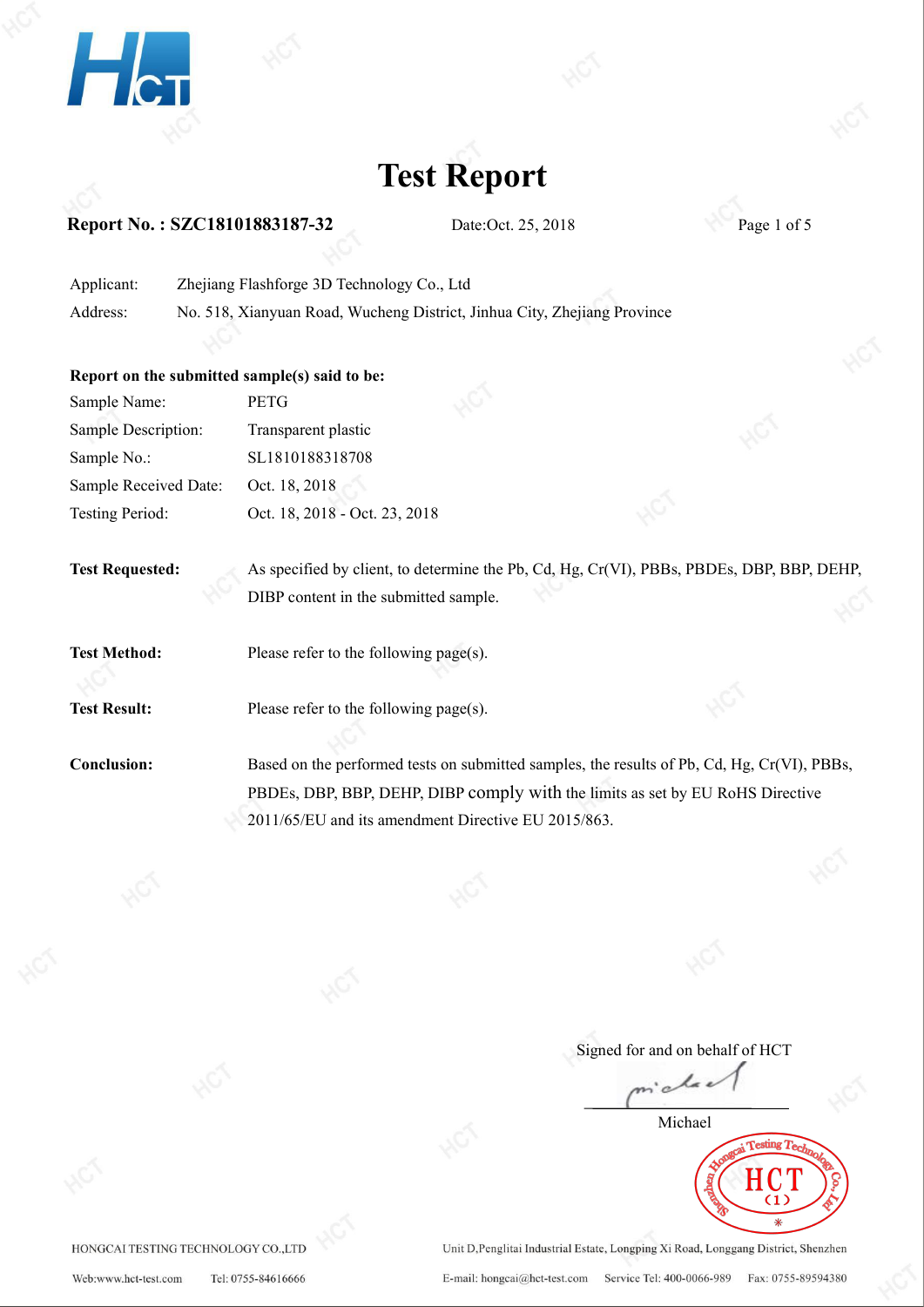



### **Report No. : SZC18101883187-32** Date:Oct. 25, 2018 Page 2 of 5

**Test Result(s):** Unit: mg/kg

| <b>Test Items</b>                       | <b>Test Method/</b><br>Equipment                               | <b>MDL</b>     | Content | <b>EU RoHS Directive</b><br>2011/65/EU and its<br>amendment Directive<br>EU 2015/863 |  |
|-----------------------------------------|----------------------------------------------------------------|----------------|---------|--------------------------------------------------------------------------------------|--|
|                                         |                                                                |                |         |                                                                                      |  |
| $\text{Lead}(\text{Pb})$                | IEC 62321-5:2013.<br>ICP-OES/AAS                               | $\overline{2}$ | N.D.    | 1000                                                                                 |  |
| Cadmium(Cd)                             |                                                                | $\overline{2}$ | N.D.    | 100                                                                                  |  |
| Mercury(Hg)                             | IEC 62321-4:2013<br>$+AMD1:2017.$<br><b>ICP-OES</b>            | $\overline{2}$ | N.D.    | 1000                                                                                 |  |
| <b>Hexavalent Chromium(Cr(VI))</b>      | IEC 62321-5:2013/<br>IEC 62321-7-2:2017.<br>ICP-OES/AAS UV-VIS | $8\,$          | N.D.    | 1000                                                                                 |  |
| Mono-bromobiphenyl                      |                                                                | 5              | N.D.    |                                                                                      |  |
| Di-bromobiphenyl                        |                                                                | 5              | N.D.    |                                                                                      |  |
| Tri-bromobiphenyl                       |                                                                | 5              | N.D.    |                                                                                      |  |
| Tetra-bromobiphenyl                     |                                                                | 5              | N.D.    |                                                                                      |  |
| Penta-bromobiphenyl                     |                                                                | 5              | N.D.    |                                                                                      |  |
| Hexa-bromobiphenyl                      |                                                                | 5              | N.D.    |                                                                                      |  |
| Hepta-bromobiphenyl                     |                                                                | 5              | N.D.    |                                                                                      |  |
| Octa-bromobiphenyl                      |                                                                | 5              | N.D.    |                                                                                      |  |
| Nona-bromobiphenyl                      |                                                                | 5              | N.D.    |                                                                                      |  |
| Deca-bromobiphenyl                      |                                                                | 5              | N.D.    |                                                                                      |  |
| <b>Polybrominated Biphenyls(PBBs)</b>   | IEC 62321-6:2015.                                              |                | N.D.    | 1000                                                                                 |  |
| Mono-bromodiphenyl ether                | GC-MS                                                          | 5              | N.D.    |                                                                                      |  |
| Di-bromodiphenyl ether                  |                                                                | 5              | N.D.    |                                                                                      |  |
| Tri-bromodiphenyl ether                 |                                                                | 5              | N.D.    |                                                                                      |  |
| Tetra-bromodiphenyl ether               |                                                                | 5              | N.D.    |                                                                                      |  |
| Penta-bromodiphenyl ether               |                                                                | 5              | N.D.    |                                                                                      |  |
| Hexa-bromodiphenyl ether                |                                                                | 5              | N.D.    |                                                                                      |  |
| Hepta-bromodiphenyl ether               |                                                                | 5              | N.D.    |                                                                                      |  |
| Octa-bromodiphenyl ether                |                                                                | 5              | N.D.    |                                                                                      |  |
| Nona-bromodiphenyl ether                |                                                                | 5 <sub>1</sub> | N.D.    |                                                                                      |  |
| Deca-bromodiphenyl ether                |                                                                | 5              | N.D.    |                                                                                      |  |
| Polybrominated<br>DiphenylEthers(PBDEs) |                                                                |                | N.D.    | 1000                                                                                 |  |



HONGCAI TESTING TECHNOLOGY CO., LTD

Unit D, Penglitai Industrial Estate, Longping Xi Road, Longgang District, Shenzhen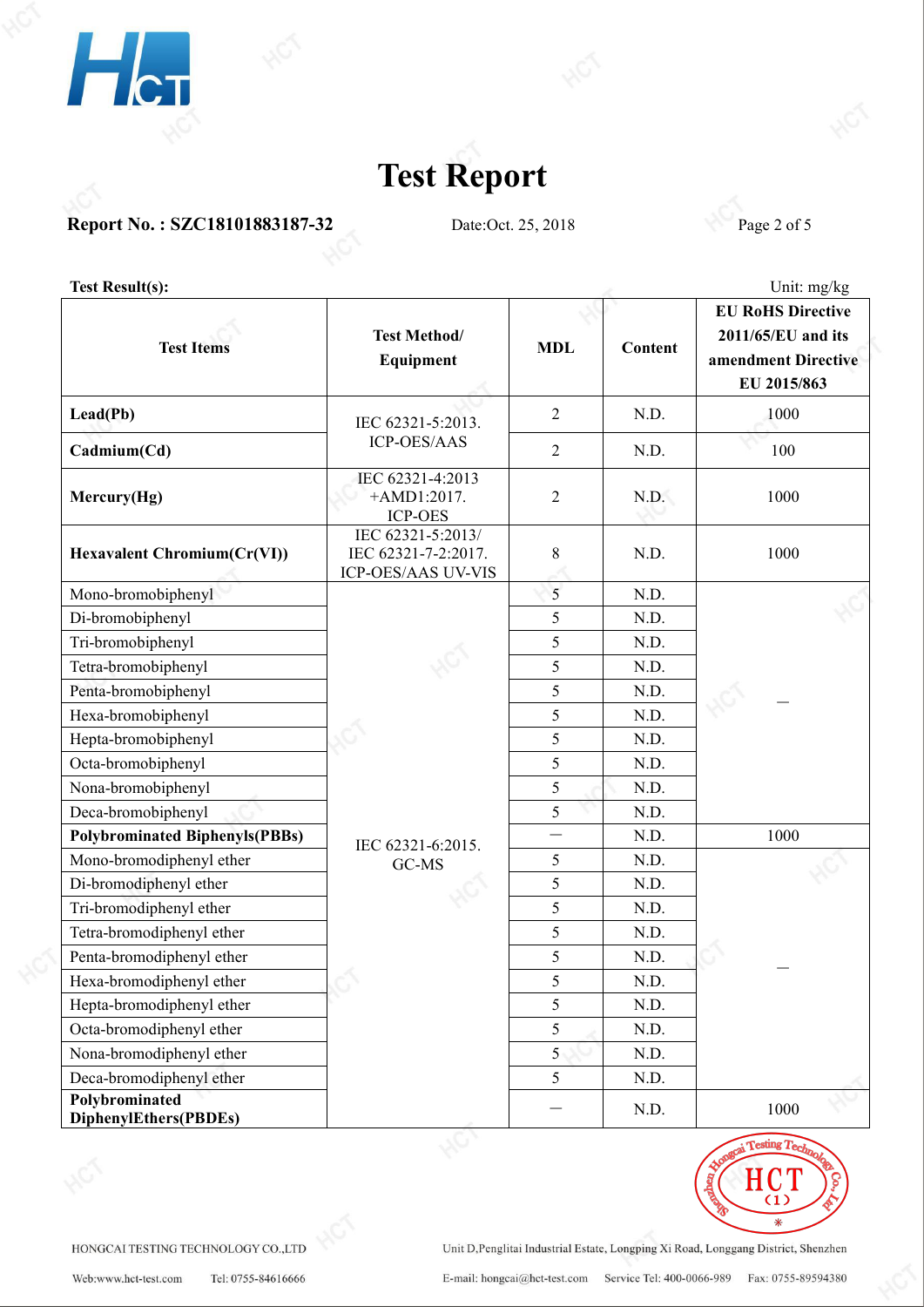

# **Test Report**

| Report No.: SZC18101883187-32     |                              | Page 3 of 5 |                |                                                                                        |
|-----------------------------------|------------------------------|-------------|----------------|----------------------------------------------------------------------------------------|
| <b>Test Items</b>                 | <b>Test Method/Equipment</b> | <b>MDL</b>  | <b>Content</b> | <b>EU RoHS Directive</b><br>$2011/65/EU$ and its<br>amendment Directive<br>EU 2015/863 |
| Dibutyl phthalate (DBP)           | IEC 62321-8:2017,<br>GC-MS   | 30          | N.D.           | 1000                                                                                   |
| Butylbenzyl phthalate (BBP)       |                              | 30          | N.D.           | 1000                                                                                   |
| Di-(2-ethylhexyl) Phthalate(DEHP) |                              | 30          | N.D.           | 1000                                                                                   |
| Di-iso-butyl phthalate(DIBP)      |                              | 30          | N.D.           | 1000                                                                                   |

**Note:** mg/kg=ppm= parts per million

MDL=method detection limit

"-" =Not regulated

N.D.=not detected(less than method detection limit)

Results shown as N.D. are ignored in the sum calculation.

Result(s) of specimen(s) is(are) quoted from HCT report No.SZC18101883187-8.

The detected Chromium (Cr) content is "N.D.", therefore, the Hexavalent Chromium (Cr (VI)) content is "N.D.", No need for validation test of the Hexavalent Chromium (Cr (VI)).

If Chromium (Cr) content exceeds Hexavalent Chromium (Cr (VI)) method detection limit, Validation test of the Hexavalent Chromium (Cr (VI)) is required.

### **Test Flow Chart (DBP, BBP, DEHP, DIBP)**



Fax: 0755-89594380 E-mail: hongcai@hct-test.com Service Tel: 400-0066-989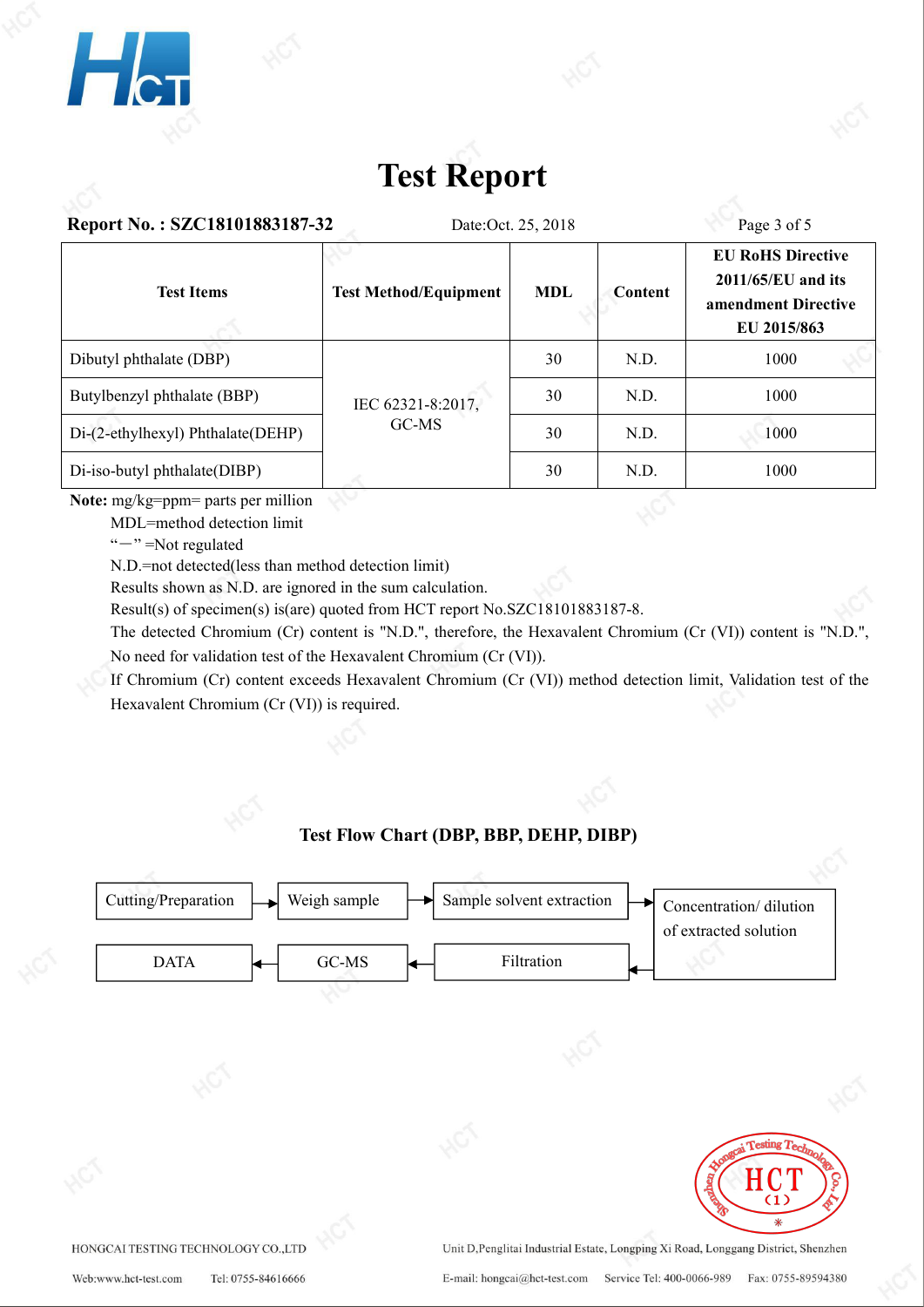

**Report No. : SZC18101883187-32** Date:Oct. 25, 2018 Page 4 of 5

 $H_{\rm{CT}}$ 





These sample were dissolved totally by pre-conditioning method according to above flow chart(Cr(VI) test method excluded)